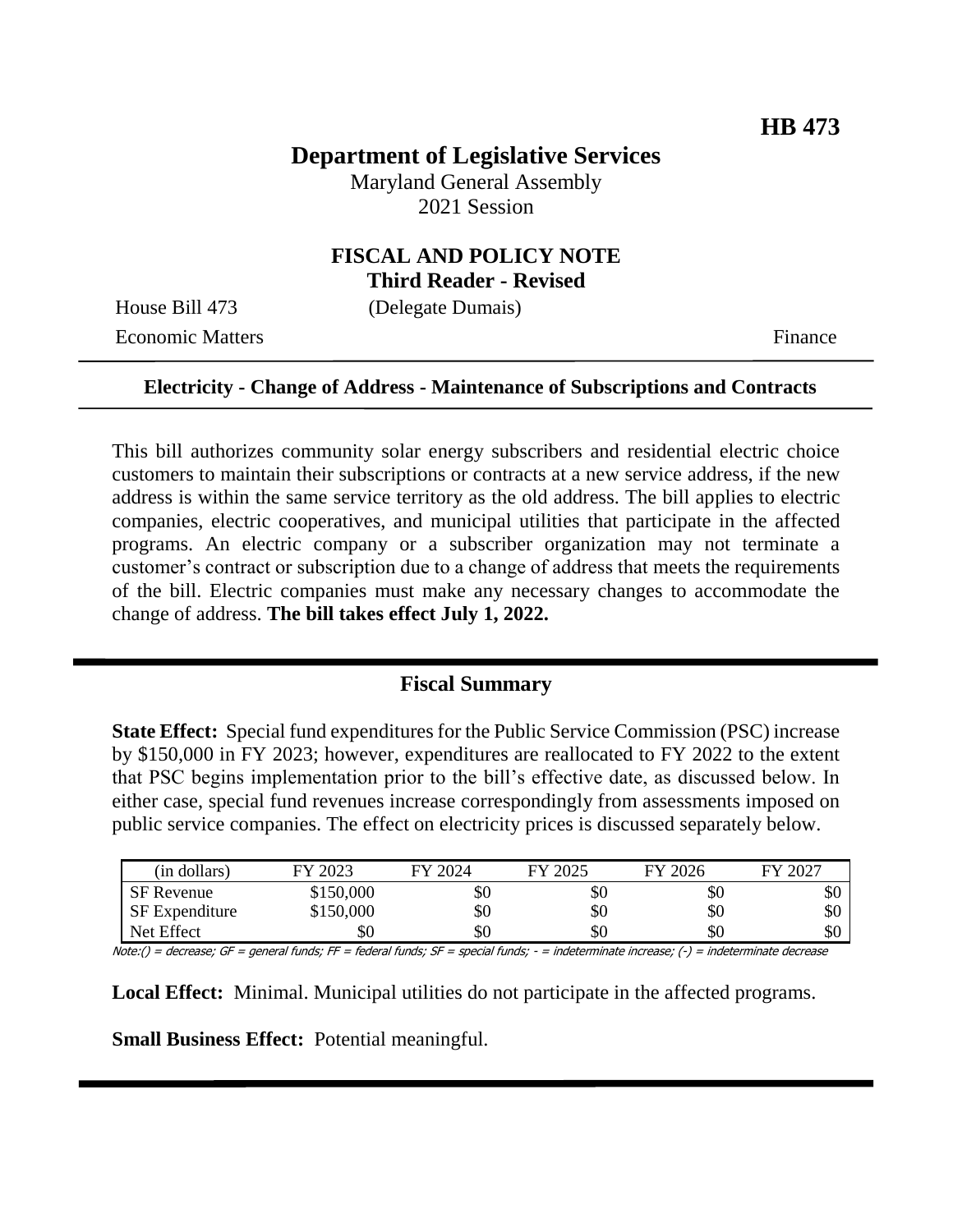## **Analysis**

**Current Law:** The Electric Customer Choice and Competition Act of 1999 facilitated the restructuring of the electric utility industry in Maryland. The resulting system of customer choice allows the customer to purchase electricity from a competitive supplier or to continue receiving electricity under standard offer service (SOS). Default SOS electric service is provided by a customer's *electric company* (*e.g.*, Baltimore Gas and Electric Company or Pepco). Competitive electric supply is provided by competitive *electricity suppliers*. In either case, the electric company delivers the electricity and recovers the costs for delivery through distribution rates. Gas supply and delivery are similarly restructured, with gas suppliers and gas companies.

Chapters 346 and 347 of 2015 required PSC to establish a three-year Community Solar Energy Generating System Pilot Program, subject to specified conditions. The program was subsequently extended to seven years. Such a system, in addition to other requirements, credits its generated electricity, or the value of its generated electricity, to the bills of the subscribers to that system through virtual net energy metering. Subscribers must be in the same electric service territory as the system.

For both of the above programs, investor-owned electric companies must participate. Large electric cooperatives must participate in customer choice but may choose to participate in the community solar pilot program. Municipal utilities may choose to participate in either program.

**State Expenditures:** PSC advises that it likely must promulgate regulations and establish practices allowing customers to retain their subscriptions or supply contracts consistent with the requirements of the bill. This process likely will require convening workgroup meetings, submitting a petition for a rulemaking, participating in the rulemaking process, and monitoring utility implementation. The COVID-19 pandemic and hiring freeze has negatively impacted the agency's resources, making it necessary to utilize consulting assistance for these tasks.

Based on the bill's delayed July 1, 2022 effective date, this estimate assumes that costs related to implementation begin in fiscal 2023. Therefore, special fund expenditures for PSC increase by \$150,000 in fiscal 2023 for consultant services. However, such expenditures are reallocated to fiscal 2022 to the extent that PSC begins implementation prior to the bill's effective date – as PSC advises it intends to do. In either case, special fund revenues increase correspondingly from assessments imposed on public service companies.

HB 473/ Page 2 **Small Business Effect:** To the extent that a community solar energy generating system or any of its subscribers or a competitive electricity supplier or any of its customers are small